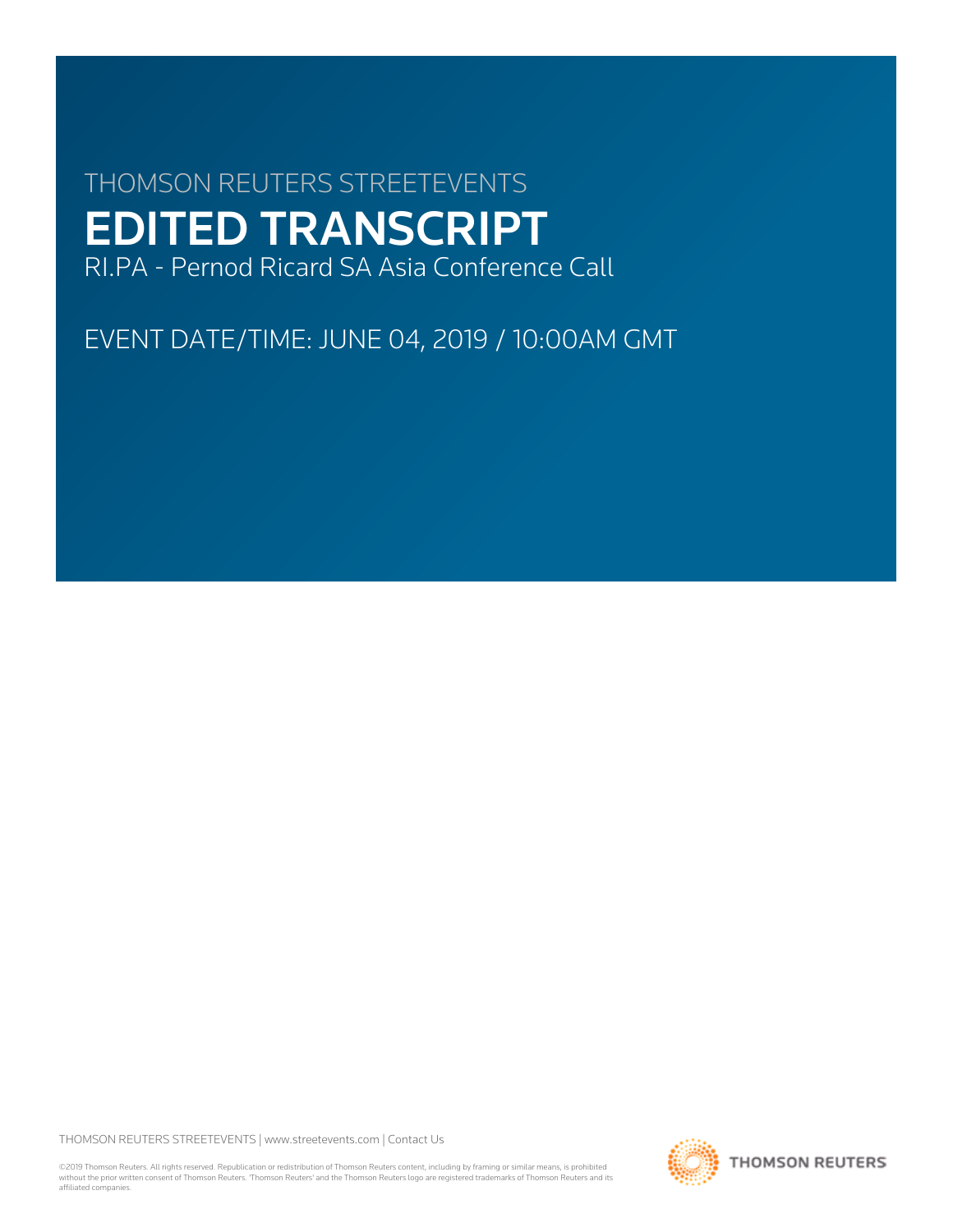## **CORPORATE PARTICIPANTS**

**[Julia Massies](#page-8-0)** Pernod Ricard SA - VP of Financial Communication & IR **[Philippe Guettat](#page-1-0)** Pernod Ricard SA - Chairman & CEO of Pernod Ricard Asia

## **CONFERENCE CALL PARTICIPANTS**

**[Edward Brampton Mundy](#page-7-0)** Jefferies LLC, Research Division - Equity Analyst **[Fernando Ferreira](#page-7-1)** BofA Merrill Lynch, Research Division - Director **[Nico Von Stackelberg](#page-8-1)** Liberum Capital Limited, Research Division - Research Analyst **[Sanjeet Aujla](#page-5-0)** Crédit Suisse AG, Research Division - European Beverages Analyst

## **PRESENTATION**

#### **Operator**

<span id="page-1-0"></span>Good morning, and good afternoon, ladies and gentlemen. We are hosted this morning by Philippe Guettat, our Chairman and CEO for the Asia region. We would like to take you through a brief presentation and then give you some time for some questions afterwards. Philippe, over to you.

## **Philippe Guettat** - Pernod Ricard SA - Chairman & CEO of Pernod Ricard Asia

Thank you, Julia. Hello, and welcome to the Pernod Ricard Asia Investor Call today. So as Julia said, I'm Philippe Guettat, Chairman and CEO of Pernod Ricard Asia. Today I'd like to take you through some of the very strong achievements and progresses that we've made in the implementation of transform and accelerate 3-year's strategy plan here in Asia.

So in the first 9 months of this fiscal, we have continued to consolidate value leadership with very strong performance. First, we achieved broad-based growth across key markets of plus 15% which is an acceleration of 4 percentage points compared to the previous fiscal with China and India clearly leading the way.

Second, we have continued to deliver operating leverage through our focus and value strategy, portfolio premiumization and operational excellence, resulting in Asia being a key growth engine for Pernod Ricard. Third, we have made significant progress in transformational initiatives, including the reorganization of our business in Korea, opening new route-to-market in Vietnam, the Philippines and Myanmar.

So our strong performance comes against the backdrop of very favorable long-term outlook in Asia.

In particular, over the next 6 years, where the middle-income and affluent income people in Asia, consumer population in Asia, we call them the MAC, will grow by 500 million people, reaching 1.5 billion person in total.

This demographical trend will drive strong demand for more premium, higher quality and safer products as well many of these consumers are growing up in the digital era and are very dynamic in the way they connect and consume. We also believe that the long-term outlook of key markets remained favorable due to the robust fundamentals of their economy.

China continues to focus on driving domestic growth, and India is maintaining its space as the fastest growing major economy behind very robust fundamentals.

At the same time, we remain vigilant on ongoing political and regulatory risk, including trade tensions and development from some of the recently concluded major election in the region.

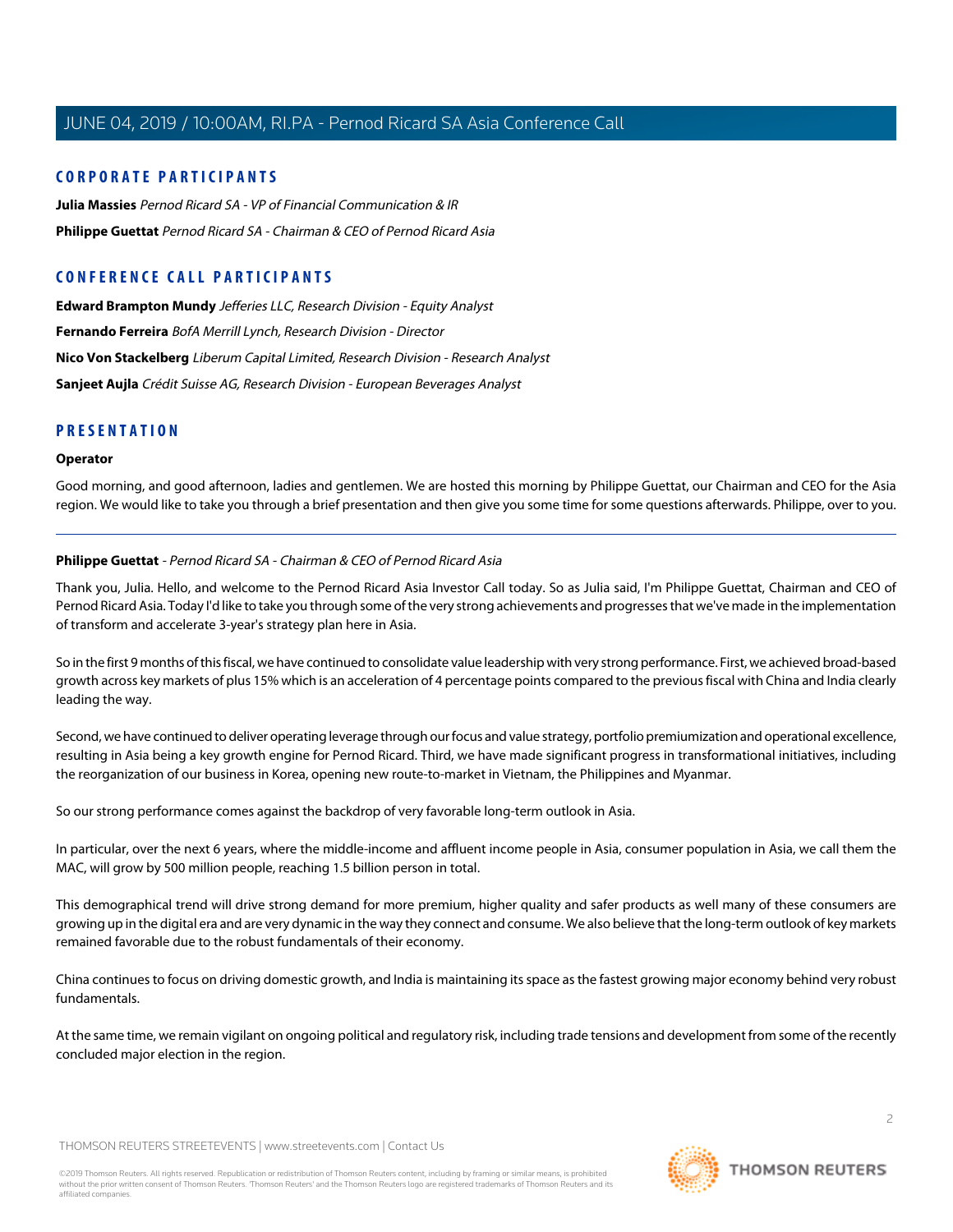Now let me take you through a quick look at how our key markets are performing, starting from the top left-hand corner China. So here China is leading growth in Asia with a plus 21% result more or less in line with last year where plus 19%, benefiting from a rigorous value strategy and a strong consumer recruitment program at meal and party occasions for Martell and as well we're seeing this growth throughout the whole of the portfolio in China.

India is also showing extremely strong performance across Seagram brands and as well on international portfolio, recording of plus 19% versus last year, which is 5 percentage points higher than the year before.

In Korea, we completed a reorganization of our business at the beginning of the second half of this fiscal, which -- and we've been in fact, devolving the distribution at Imperial transferring to a third-party company.

This will allow in the future Pernod Ricard Korea to focus fully on Strategic International Brands and on the key segment of the market, which are growing. We'll elaborate a bit more on this topic later during this presentation.

In Japan, our premiumization strategy is working around Mumm, the Chivas and the Scotch portfolio, notably Chivas Regal.

Onto Taiwan market, where after the completion of trade destocking last year, the business is now back to healthy growth, fueled by Martell, Royal Salute, and The Glenlivet.

Hong Kong and Macau, SAR here Martell and champagne are continuing to drive the growth and delivering a very solid double-digit growth in line to what we recorded last year as well.

Last, Southeast Asia, where we are enjoying good performance, driven by Martell and whiskies. We also made solid progress in establishing route-to-market, and I will talk about that a little more later. So looking more closely at some of our key brands and categories in Asia. As I said, we have seen excellent growth in Martell with sales for the first 9 months are plus 19%, mainly due to the dynamism in Greater China and is well supported by a strong performance in Southeast Asia.

Our value strategy, clear focus on brand building and investment in consumer recruitment, during meal occasions and party occasions is as well allowing us to expand the consumer base and Martell continues to be the leading cognac in China.

Seagram's whiskey is as well showing a strong growth in India and in Gulf with a strong performance at plus 18%, which is significantly higher than the year before. And we've been expanding our value leadership across all operating price segments.

Third box, Chivas, which is as well here recording a strong second consecutive year of growth, thanks to the investment behind successes of blend campaign and portfolio extension and as well, we've been putting a lot of effort to continue recruiting new consumers behind the brand, and we are seeing growth in all our key geographies in particular China, Japan and India.

Here, last box, but here quite impressive results behind our premium growth relays with the rates growing at plus 36% for Ballantine's and 26% for Absolute Vodka in China and India and 27% for Jameson across the whole regions. As you know, these growth relays are critical and instrumental in our effort to recruit the younger middle-class consumers, which I was referring to before the beginning of this presentation and to diversify our portfolio in markets.

Onto Page 6. Apologies for the slide, which lacks a bit of images, which is a quick reminder of our vision and strategic pillars.

So across Asia, Pernod Ricard is a clear value leader and as we said before, our aim is to further consolidate this #1 position by conquering the middle class and expanding our strongholds within the affluent class. In order to unlock future growth, we must continue to deliver more value from our core brands by premiumizing our portfolio through price and sales mix, innovating products and experiences to drive consumer engagement and elevate the luxury status of our brands. We also need to prepare our business for the future through expansion into new categories, new price points and new geographies.

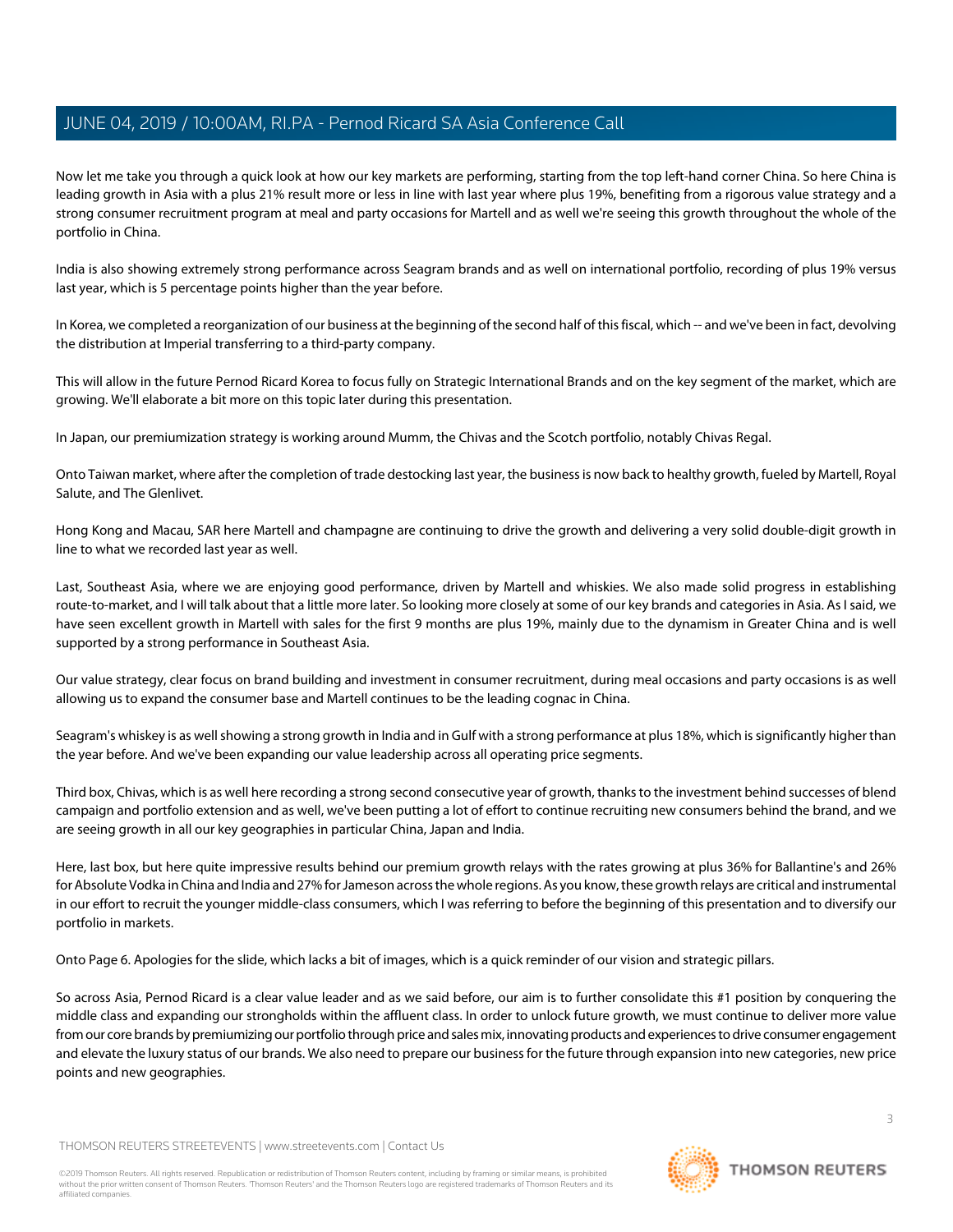All in all, we are developing a business model that is more diverse with greater agility to respond to potential volatility.

Now let us take a closer look at some of our key markets. So if you can turn please to Page 7 and the section of China. Reminding here first that China is enjoying long-term macro trends, which are very positive with an expected increase in the MAC populations of a bit less than 200 million people over the coming 6 years. Here, our ambition is clear, it's about recruitment. We aim to expand the imported spirits market to double its size to 2 percentage points by 2025 to -- 2% sorry, between 2017 and 2025.

So as we see, it's really about educating consumers and recruiting consumers on the size of imported spirits, which is small relatively compared to the overall alcohol and spirit consumptions.

So in 2016, we introduced 2 business units within Pernod Ricard China. The Prestige business unit, which is focusing on the nights and meal occasion and the premium business unit, which is focusing on e-commerce, new retail, modern off-trade and new on-trade.

These 2 business units have been flanked by le Centre which is a route-to-market specializing in luxury and night -- high-net-worth individuals.

And now with a recently announced distribution partnership with Domaines Barons de Rothschild Lafite, DBR Lafite. Pernod Ricard China is strengthening its route-to-market with a focus on the distribution of premium imported wines. This would include DBR brands and of course, Pernod Ricard wines portfolio starting with Jacob's Creek.

So these four route to markets are clearly integrated and fully synergized in order to deliver maximum operational efficiency.

So this is clearly an example of the agility of our decentralized business model. So such a robust and diverse route-to-market combined with a strong portfolio of brands have enabled us to execute a very efficient volume and values of growth strategy further strengthening our market leadership position.

So now let's look at each of the business units more in details. From Page 8, we invite you to take a closer look at the elements driving the strong performance of Martell. So while Martell is a leading cognac in China, we continue to reinforce the status and premiumize the brand with increased media investment and activations, which have in turn had built strong equity and conversion.

Our first and foremost priority is to drive consumer recruitment, as I said before. Firstly, in premium meal occasions, where we are scaling up our activations with Le Cercle lifestyle platform and bringing the online virtual restaurant to life through the pop-up Curious Restaurants across 8 cities in China. These monetized events were sold out within 2 days and created interactive and engaging experiences for for over 20,000 consumers while generating more than 120 million social impressions.

In addition, we have continued to expand our presence in party occasions to recruit younger LDA+ consumers. Much of the recent success can be attributed to the strong impression and the one has been through content rich engagement, delivered through the market a party channel. A content hub, which is nationally available online and has generated over 190 million impressions to date.

In parallel, we are continuing to execute our value strategy by premiumizing sales mix, implementing price increases as we did in the last 2 years and moderating our promotional intensity where and when appropriate.

So Page 9. Beside the very strong performance in the Prestige business unit, the premium business unit also had exceptionally dynamic development, thanks to our portfolio.

First Chivas, which has responded very well to the equity rejuvenation relaunch campaign. As a result, we have seen significant improvements in our equity measure across brand awareness, social share of voice and affinity. So you have some examples here of all the different activation that we have been running across the year.

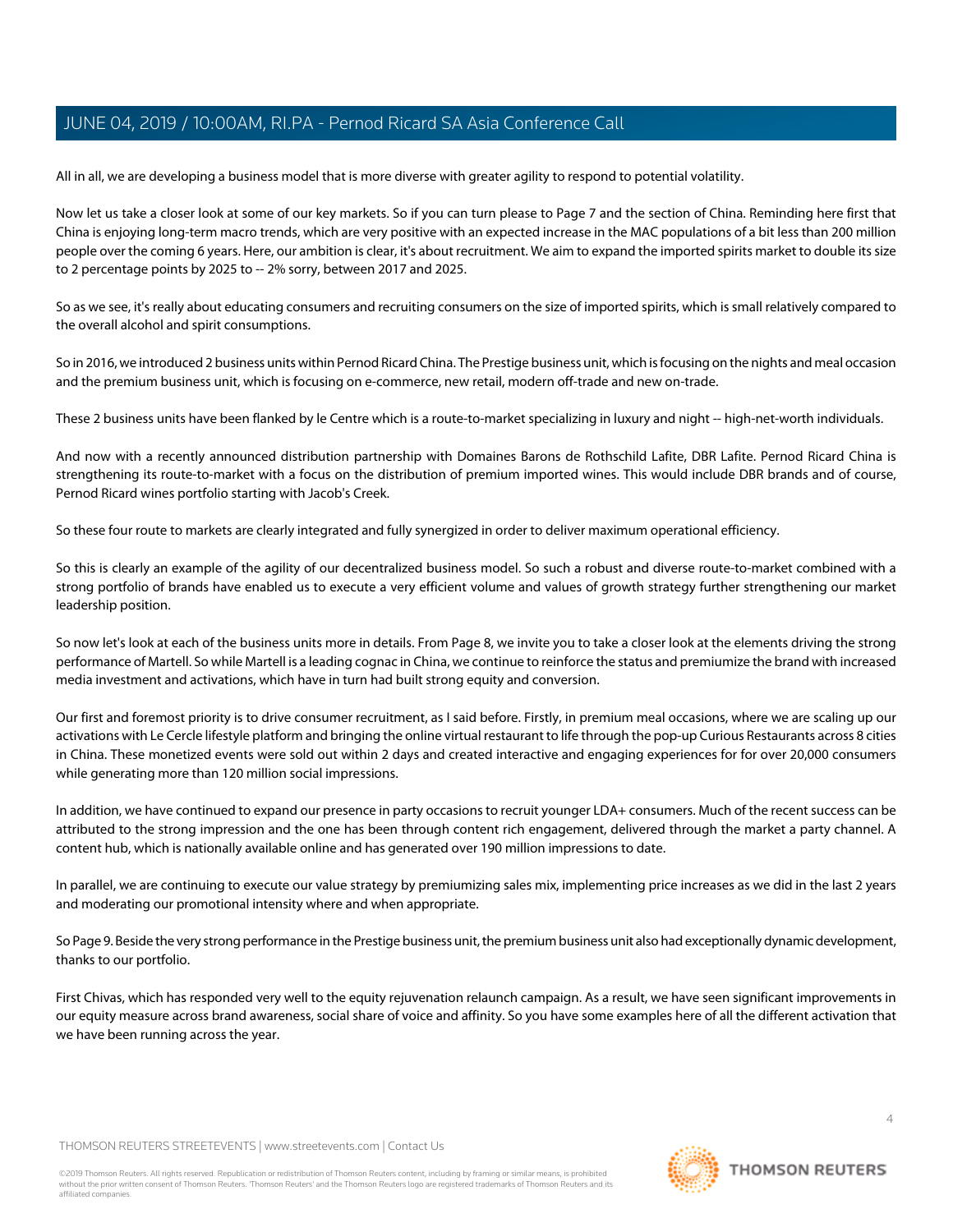So these great progress, but was made possible by strong balance sheet with celebrity singer and performer Kris Wu and further by our continuous partnership with NBA. Moreover, the launches of Chivas 12 Extra and Chivas XV have been instrumental in premiumizing the night occasion.

As for other growth relays, Absolute and Ballantine's are both seeing very strong growth, supported by highly localized communication campaign to recruit young middle class consumers and as well we have seen double-digit growths on Jacobs Creek.

So we now move to India. Page 10 with a robust economy is expected to add here more than 100 million MACs over the next 6 years and we at Pernod Ricard India continues to consolidate our leadership position.

So a great performance is enabled by a robust business model, which consists of 4 key pillars, they are always the same, but is always important and critical to remind them. First of all, we have a leading portfolio of whiskies in the Seagram's, which is complemented by a broad and fast growing international spirits and wine portfolio. Such depth allows us to address the needs of different consumer segments and to capture trends.

Second, our commercial and marketing capabilities are extremely strong. In particular, region based trade marketing, experts ensure that we have an extensive reach and world-class visibility at the point of purchase.

Index purchase as well are supported by digital center of excellence, where we constantly seek new and effective means to connect with consumers and engage with them through each content.

Third, our businesses is enabled by a network of 30 highly efficient and asset live production sites. With more than 15 million cases managed through the system, our operational team has achieved numerous accolades and certification in quality control in manufacturing excellence, which is a guarantee of the strong quality of our brands.

The final pillar is our dedication in shaping a better future for our communities. So here, we accept that our category is not without its social issues, but we remain active campaigners against underage drinking through programs as Cool teens. We are so actively seek ways to reduce our environmental impact, whether it is to achieve water neutrality or deploy natural gas powered vehicle fleet.

So the robust business below has enabled us to navigate challenging external factors and allow us to propel ahead in creating sustainable growth.

So Page 11. In the first 9 months of FY '19, our business in India continues to accelerate with an impressive plus 19% growth. Seagram's whiskies here further increase value share through recruitment and we continue to drive trade up. While international spirits and wines are increasing in relevance with localized and powerful communication campaigns.

Shifting now to South Korea, Page 12. To no secret that this market has been challenging for us for a number of years, in particular, the local whiskey segment, in which Imperial operates. This what I said last year, during the Capital Market Day and this is really linked to the segment's structural decline and continued brand challenges.

So in order to tackle that, we've decided to earlier this year, to externalize the distribution of Imperial to a local partner.

So such transformation now enables Pernod Ricard Korea to refocus on developing international spirits where there is more market dynamism and streamlined the organization accordingly.

So our focus now is clearly to grow strategic international brands. Ballantine's and Absolut are leaders in their respective categories, and we continue to drive their performance by refreshing their brand image and increasing local relevance.

We'll also put a lot more focus in developing our growth relay brands such as Jameson, Malibu and The Glenlivet to capture fast-growing categories.

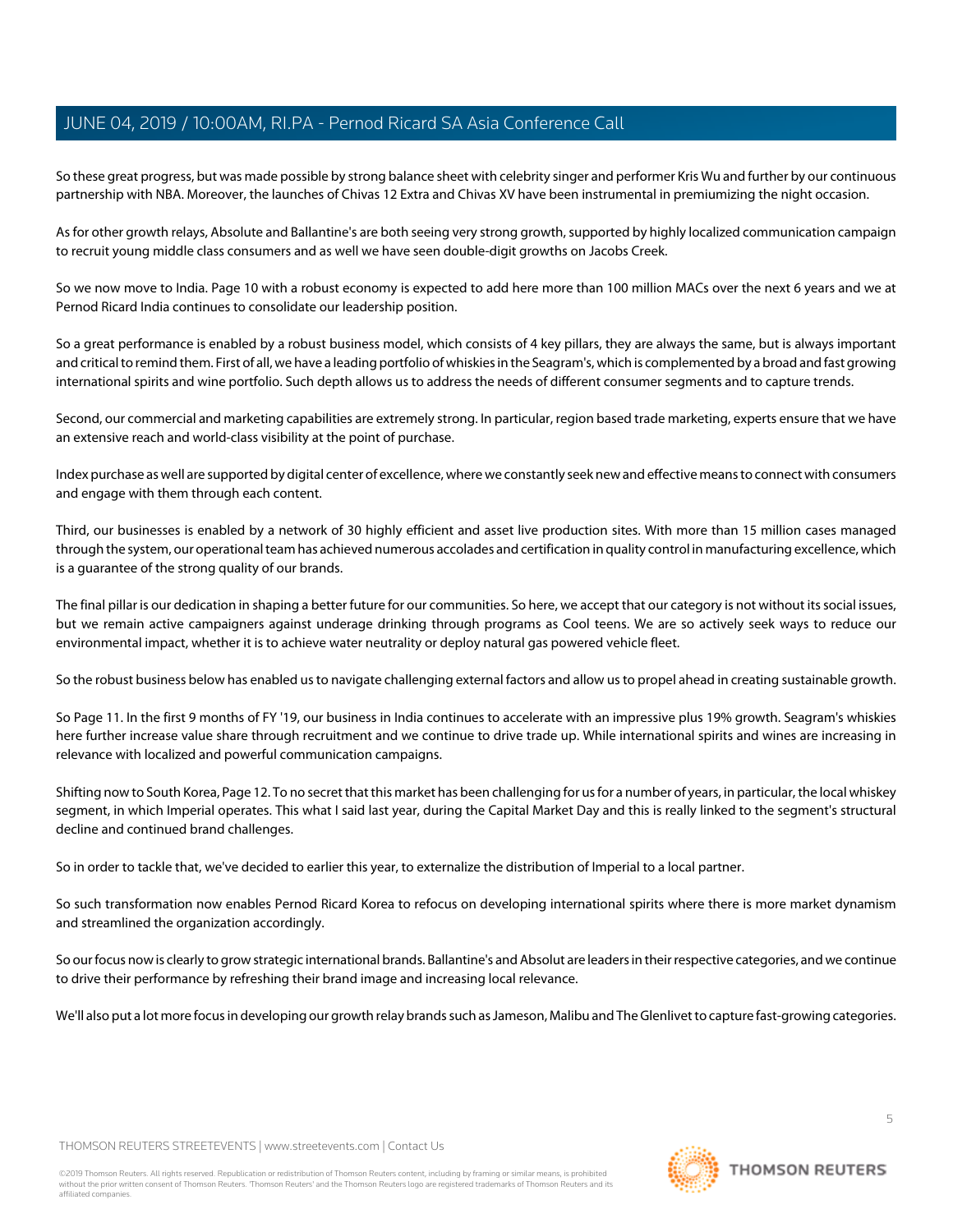Few words on Japan. Page 13, which is continuing strong success story. Our strong growth carries on, thanks to focus on the Prestige and luxury category. So first and foremost, Perrier-Jouët, which continued to gain share, and we're putting strong efforts to reinforce the brand equity behind Perrier-Jouët and the luxury position with a new communication campaign supported by extensive digital touch points and local activation.

The Mumm champagne has also seen performance accelerate, thanks to the distribution expansion, a new campaign and the launch of our new iconic bottle Grand Cordon.

Chivas continues to grow in the dynamics Scotch whiskey category, thanks to local innovation in Chivas Mizunara, premiumization, led by Chivas 18 and a refresh communication campaign leveraging a local celebrity and delivering strong impacts and a stronger reach. With a same context, Ballantine's and The Glenlivet are also growing strongly.

Page 14. So far in the presentation, I have focused more on the first strategic pillar, which is delivering more value from our core business. So now I would like to switch gears and speak more about the second pillar, which is to expand into new categories, price points and geographies.

A specific focus is put on Southeast Asia today, as a lot of exciting progress has been made in this region.

First in Vietnam, where we have launched Imperial Blue in the first half of FY '19 with a highly localized strategy, which can be characterized by the products lower ABV, a local production setup and a Vietnamese relevant communication campaigns and route-to-markets. As well in the -- at the end of the first half of FY '19, Imperial Blue and Imperial Blue light were launched in the Philippines. So we have also established a joint venture with Premier Wine & Spirits, which is our historical partner and distributor and this will help us amplify our consumer reach in the market with great potential and to address better the needs of the middle class in the Philippines.

In Myanmar, where we have set -- where we are part of a joint venture, a high-class whiskey was relaunched under the Seagram's brands, followed by the launch of Imperial Blue in the second half FY '19. As we look beyond this year, we believe our joint venture puts us in a good position to capture future development of international spirits.

There are so many exciting developments in other parts of Southeast Asia, in particular Cambodia and Indonesia, where we continue to innovate on products, improve our route-to-market and seek new ways to engage middle class consumers.

So as a conclusion to this presentation, Page 15. Over all in the first 9 months of FY '19, we have accelerated growth led by China and India while further diversifying our business with transformational initiatives and new ventures. Our robust and proven business model, underpins our unique leadership position in key markets and sets a strong foundation for us to capture the growing middle-income consumer opportunities.

The combination of our business model and a highly skilled team should surely give you confidence that Pernod Ricard is uniquely positioned to continue to capture the opportunities as they present themselves or that we create back in Asia.

So this brings me to the end of my presentation and would now like to open the floor to questions.

## <span id="page-5-0"></span>**QUESTIONS AND ANSWERS**

## **Operator**

(Operator Instructions) And your first question comes from the line of Sanjeet Aujla.

## **Sanjeet Aujla** - Crédit Suisse AG, Research Division - European Beverages Analyst

Philippe, 3 questions for me, please. Firstly, on China, how relevant is e-commerce now as a percentage of sales and how fast is that channel growing for you? Secondly, on India, I think you called out possible changes to the regulatory environment post elections. Can you just maybe give a bit

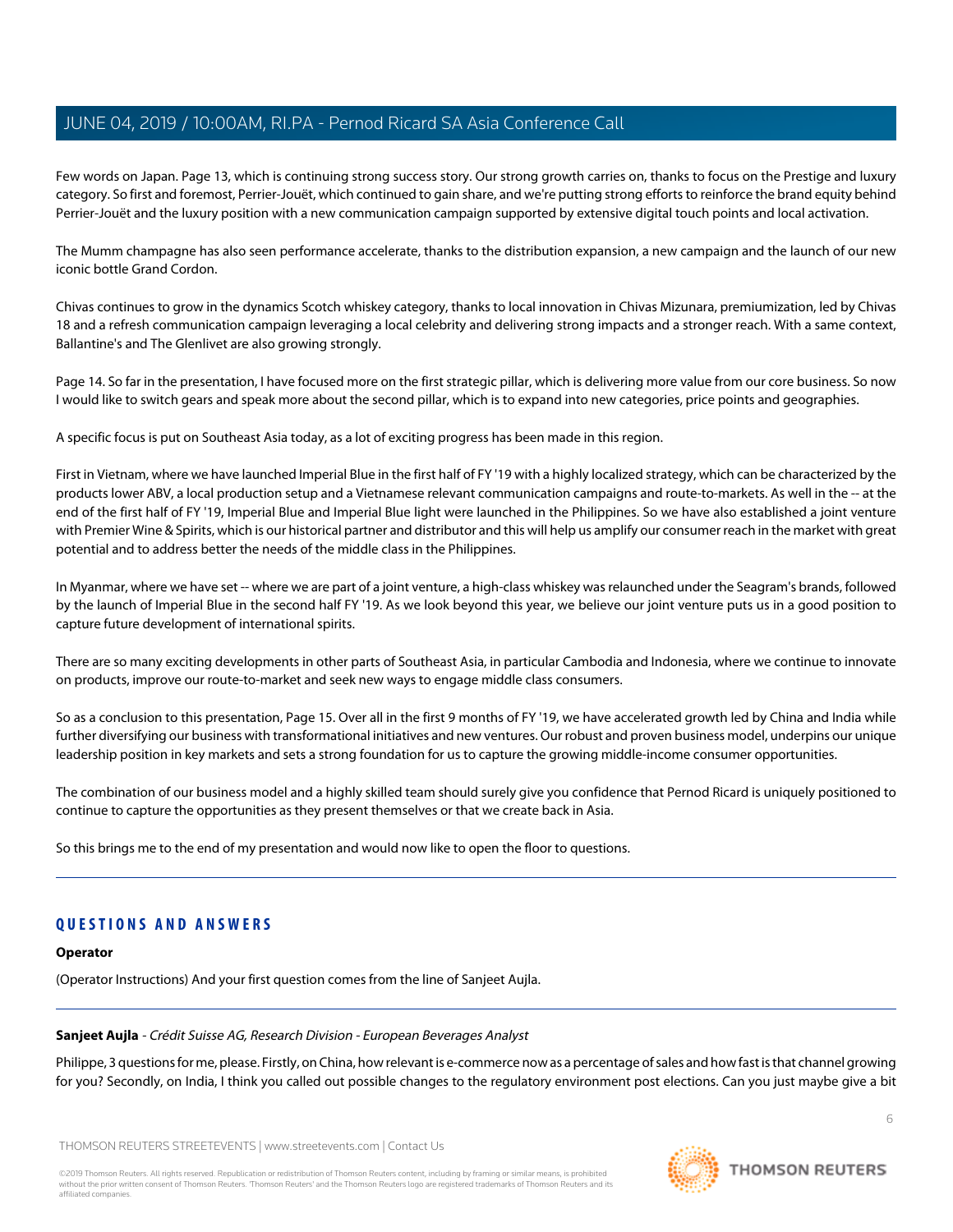more detail on some of the sensitivities there? And thirdly, just on margins in the region, again, you called out a return to operating leverage, when you think about the medium term, what sort of margin expansion do you expect for the region in light of the group ambition of the 50 to 60 basis points.

## **Philippe Guettat** - Pernod Ricard SA - Chairman & CEO of Pernod Ricard Asia

Thank you. So first of all e-commerce on China, so we, overall as you know e-commerce is making the progress for any luxury goods or FMCG in these markets and spirits and wines are no exception, in particular wines. So the way to e-commerce is very viable by brand and price point. Some brands like Martell, here we're more talking about single digit in terms of the percentage of our retail business. Other brands, especially, the ones targeting the middle-class consumers like Chivas, Absolut and Jacobs Creek, here we are more talking about double-digits of our total retail business. Talk about wine and in particular on the back of our renewed -- of our partnership with DBR, we probably have strong double-digits in line with the market. Second, India, no new news in terms of regulations, just in fact, as we know, in the past and especially, the year before, last year and the year before in fact, there have been different regulatory changes, which have been at national level, which have been impacting our business. Then there is systematically as well different regulations that can impact some different states, for instance, recently, there have been these potential announcement of prohibition in Andhra Pradesh in 5 years and most of the time by experience, we know that these different regulatory changes can be either negative or can be positive that overall balance out the business. So for the moment, overall, no real material impact have been announced. Third, operating leverage, as you know the core objective for Asia is to broaden business and to deliver superior, sustainable long-term growth in the region, not to deliver a leverage. So that said, in fact, we are anticipating clearly, very dynamic growth in India and China so this will lead to leverage and will support the operating leverage target that the group has set at the global level and that's only what I can say to you at this stage.

## **Sanjeet Aujla** - Crédit Suisse AG, Research Division - European Beverages Analyst

Got it. Just a quick follow up on India, your largest competitor recently warned on import cost inflation accelerating, are you seeing some of the dynamics there?

## **Philippe Guettat** - Pernod Ricard SA - Chairman & CEO of Pernod Ricard Asia

Could you just say on which cost inflation?

## **Sanjeet Aujla** - Crédit Suisse AG, Research Division - European Beverages Analyst

Glass and ENA in particular.

## **Philippe Guettat** - Pernod Ricard SA - Chairman & CEO of Pernod Ricard Asia

Yes, absolutely, absolutely, that's something that clearly, we are witnessing and both on glass and grain neutral spirits, there is some variability as well, it depends on the seasons but something that needs to be mitigated by higher price increase in order to be able to sustain a sustainable long-term growth with us. And as well, we have an extremely efficient operational efficiency agenda in order to be able to mitigate big impacts of increase of costs

## **Operator**

We do have a further question and your next question is from the line of Fernando Ferreira.

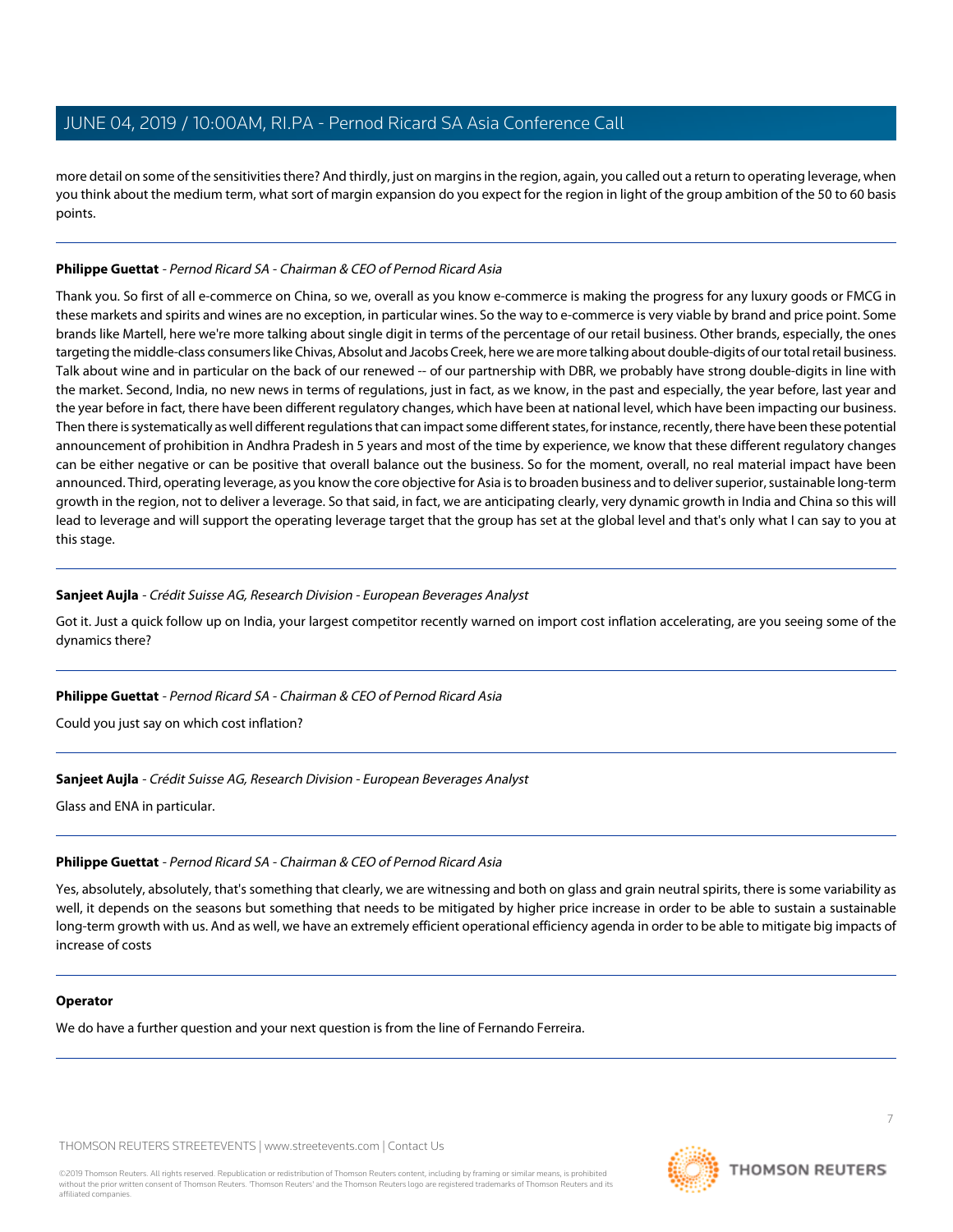#### <span id="page-7-1"></span>**Fernando Ferreira** - BofA Merrill Lynch, Research Division - Director

I have 3 as well. First one, looking at the growth rates you've shown on Slide 5, it was interesting to see the acceleration on your growth relays for like Ballantine's and Absolut. So I'm just curios as how relevant these brands are on a combined basis for the region today and where you may see them in the next 5 years? Second question, if you can give us an update on Duty Free in the region? I appreciate that the business is managed separately but if you could highlight some trends for -- and how your brands are performing there, that will be helpful? And then in India, what do you expect in terms of the run rate of growth for India? Do you still believe that low double-digit rates is feasible or is that what you're aiming for?

#### **Philippe Guettat** - Pernod Ricard SA - Chairman & CEO of Pernod Ricard Asia

Thank you, Fernando. So growth relay clearly, today, these brands are starting to become relevant, in terms -- and significant in our business, but overall, they remain minor compared to the big 2 pillars of our business, which are Martell and Seagram whiskies and even compared to the overall the Chivas business. But that's the whole purpose of our strategy, which is clearly playing very strongly on the core. In order to grow these brands and to make them really significant in our business in the coming 5 years and that's a purpose of the investment that we're putting behind these brands, Ballantine's finest, Absolut, Chivas 12 and Jameson and as well as the wine portfolio. Duty Free in the region a bit not much new news compared to what was said during the Q3 result, which is quite as -- and Asia, as you know, is -- weight for quite a big share of Global Travel Retail business, pretty dynamic on the back of growing number of travelers, especially, in terms of overall business of Martell and a higher grade Scotch whiskies. India, so growth in terms of medium-term objective, we are still confident on low double-digit in medium-term on average. Obviously, some years will be better or worse and this will really depend on the volatility of these market, which is embedded into this market and depending as well on what could happen on the regulatory front. But overall, we're very confident on the solid growth prospects, and the growth -- and the strong underlying fundamentals on the market.

## **Operator**

<span id="page-7-0"></span>And your next question comes from the line of Edward Mundy.

## **Edward Brampton Mundy** - Jefferies LLC, Research Division - Equity Analyst

Three questions, please. The first is on China and I appreciate a big part of your Martell business is Noblige on Cordon Bleu, but with the -- the requirement for XO to be aged for 10 years as best of 6 years, is there an opportunity to take the pricing up on XO in that market? The second question is again on China, there are some recent press reports I think around the clamp down on the traditional KTV channel. Are you seeing any impacts here? And could you just confirm that I think traditional KTV is under 15% of your sales. And then the third question is on Korea, where you're moving towards a more international portfolio and externalising the third-party distribution of Imperial, could you perhaps talk about the accounting treatment of that, is that going to be excluded scope item or will it come out of the organics?

## **Philippe Guettat** - Pernod Ricard SA - Chairman & CEO of Pernod Ricard Asia

Okay. I'll take the first 2 question and I'll leave to Julia to have the pleasure of answering the accounting question on Korea. So for China, first price increase for XO, that's something that we've been already implementing and on the back of -- a long the rest of the range, we increased our price in February 2018 and then again, February 2019 by 5% because across the board, including Martell XO, which today is retailing at a significant price premium compared to competitors. So we're seeing that we're really capturing the most of the value on XO, which is an important part of our growth ambitions and playing a strong part in our portfolio. Second, clamp down on KTV, well this is some stage -- there is some regular checks and regulations on night outlets. China is no exception to what happens in other parts of the other world and we know that this is as well through transitionally -- transitions and is in order to ensure that the clients are compliance with the regulations of the country. And as well we know it's a smaller part of our business and today, potentially a bit too early to comment on the potential impact.

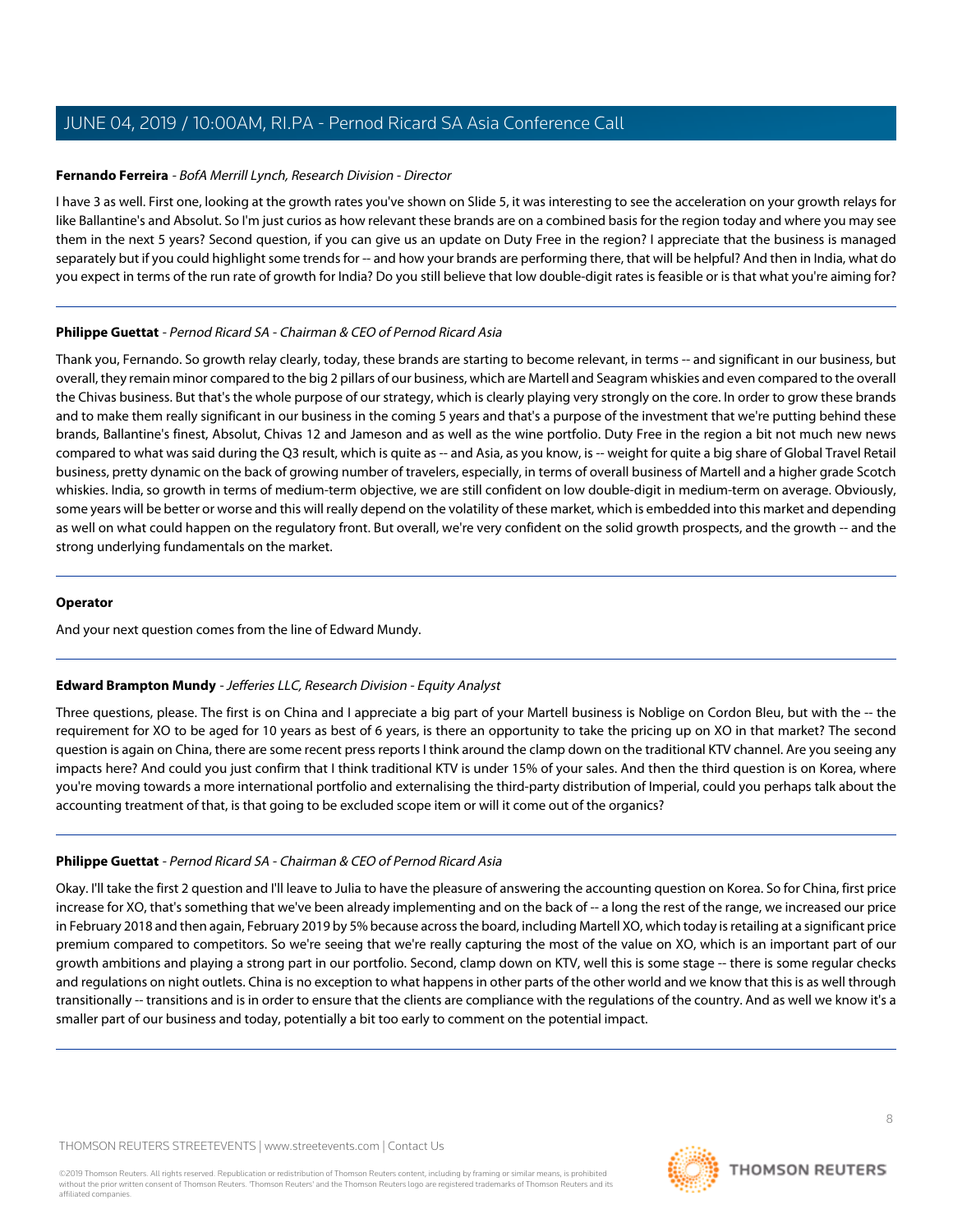#### <span id="page-8-0"></span>**Julia Massies** - Pernod Ricard SA - VP of Financial Communication & IR

Okay, as for Korea, Ed, you're correct, on the 1st of April, the distribution of Imperial has moved to a third party. So the sales that's now have been recorded for Korea are going to be the sales of Chivas brothers to the third party, which will reflect the new distribution margin system. So there will be a difference there on the sales line and also a royalty payment structure, which will come through the other income and expense line.

#### **Edward Brampton Mundy** - Jefferies LLC, Research Division - Equity Analyst

So net-net at the -- so the EBIT level presumably there's no impact? Or no material impact from this but possibly, the revenue line, you'll probably see it coming through there?

#### **Julia Massies** - Pernod Ricard SA - VP of Financial Communication & IR

Well there have been a number changes to our Korea business and in particular, the structure has evolved in order for us to be able to support Strategic International Brands with the adequate structure, so that actually had some changes in a number of different lines in the Korea business. So I can't comment precisely on EBIT.

#### **Edward Brampton Mundy** - Jefferies LLC, Research Division - Equity Analyst

Okay. And could you just come back to my first question on XO. Do you think there's an opportunity to take more pricing with the age requirement being stipulated to 10 years as the competition catches up on pricing ? And do you think there's more opportunity for that part of the category to really extent its pricing, whether it's up to the Cordon Bleu?

## **Philippe Guettat** - Pernod Ricard SA - Chairman & CEO of Pernod Ricard Asia

I think overall, to answer the whole category already, it's quite clear for major players, the age requirement is not really a significant impact because most of the leading XOs are already aged more than 10 years, before -- more than 6 years before and so over 10 years. So and as I said, already to price wise, including for XO, we're already significant premium compared to our competitors so it will really depends how the overall market evolves. But as an industry, I think we need to be careful, we are here for long-term, and we need to clearly phase our increase of our price increase with the corresponding increase in terms of purchasing power of our consumers. If we go too fast then ultimately we're going to price outside of the market, overall. I'm talking about all connections, and is not going to be good for us to ensure long-term sustainable growth. So are we seeing what we have today is a pretty good and overall a profitable strategy and that will deliver sustainable growth.

#### <span id="page-8-1"></span>**Operator**

And your next question comes from the line of Nico Von Stackelberg.

## **Nico Von Stackelberg** - Liberum Capital Limited, Research Division - Research Analyst

Yes, my first question is on the Chinese government social credit system, which is expected to be implemented in 2020. Do you know what they're explicitly deeming as bad behavior in regards to alcohol? And how are they going to be tracking this side? As in, do you get a hit to your social score when you purchase alcohol? Maybe you can answer that one and then I'll go back to the other -- I have 2 other questions, please?

#### **Philippe Guettat** - Pernod Ricard SA - Chairman & CEO of Pernod Ricard Asia

Cannot comment on the social credit system as it is to the best of our knowledge, in fact, that will not really been linked to in any sense to overall behavior in terms of consumption of alcohol. And moreover, what we know anyway is that in China, today, in fact there's probably either -- there

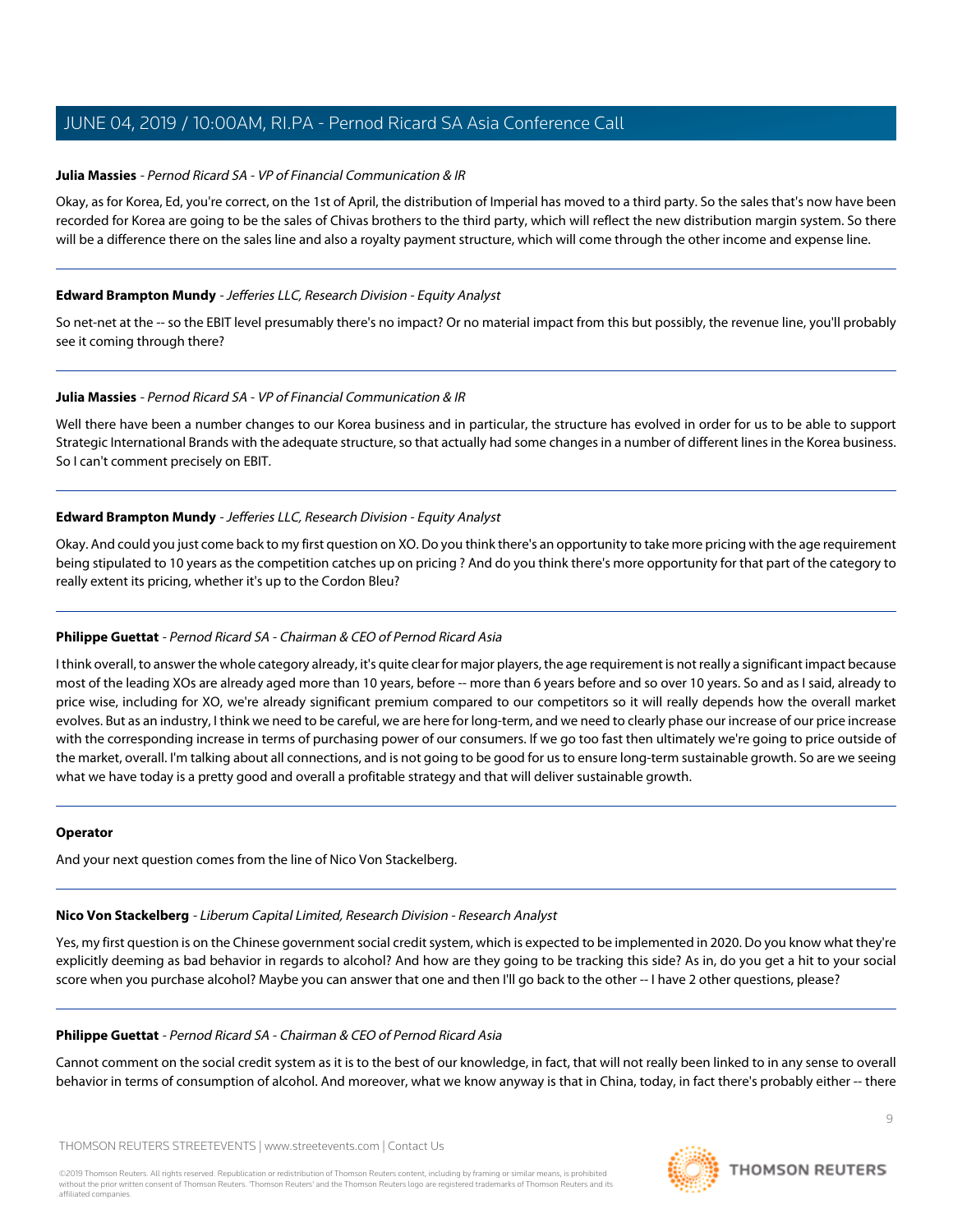is limited cultural adversity towards alcohol and there is a pretty easy for us to operate. For us as well for local players and there is limited barrier in terms of advertising and promoting alcohol and it's really very much embedded as part of the cultural lifestyle of the Chinese consumers. So to be frank, I would not expect any impact of this decision on our business.

#### **Nico Von Stackelberg** - Liberum Capital Limited, Research Division - Research Analyst

Okay. And the next question is on China again. With baijiu as a category looking quite attractive. I guess, the sense that this is something that you guys are actively looking at. In the past, we've been told this is not an area of interest for the firm from an M&A perspective. Could just clarify, where you currently stand when it comes to baijiu as a category in China, please? Than the last question's more on the Philippines, I was hoping to talk about one of the smaller markets really, it's a huge Gin market, but we're quite far away from a premium serve. So I guess the question is, how far away, how many years do you think it will take for this to be a market that actually starts to premiumize in a material way?

#### **Philippe Guettat** - Pernod Ricard SA - Chairman & CEO of Pernod Ricard Asia

Thank you, Nico. What baijiu, today what we have -- we haven't set anything as far as I know and clearly, that's a category that we are observing and we're looking at but there is no action or even no intention that have been announce by Pernod Ricard at this stage. And I don't think as well, that there is much M&A activity happening on the baijiu front at any level thus far. Happy to learn more, if you have some more information. Philippines, quite -- very promising for us because clearly, young population getting more and more affluent, strong political stability, there is an established Western Style Spirits market around 70 million to 80 million cases overall. As you were saying, demand of Gin, there is a lot of brandy and rum as well and it's growing, it's premiumizing, especially on the brandy side. And we can see that there is a strong aspirations for Western Style Spirits and as well for imported Spirits. Simply at the moment, not sufficiently purchasing power to jump directly into this league. Although, some of the affluent category -- consumers are doing it. So our strategy is clear. We want to accelerate. Imperial Blue is playing in the premium value segments and in order to convert or to educate or recruit drinkers into whiskies and ultimately up trading them to our premium whiskies and super premium whiskies at a longer stage.

## **Operator**

We do have a next -- further question, it's from the line of Marion Boucheron. Due to no response there would you like me to move on to the next question?

**Julia Massies** - Pernod Ricard SA - VP of Financial Communication & IR

Yes, please.

## **Operator**

I need you to have a follow-up question from Sanjeet Aujla.

**Sanjeet Aujla** - Crédit Suisse AG, Research Division - European Beverages Analyst

Yes, just a quick follow up on Southeast Asia. You've delivered 8% growth year to date. Given, it's such a low base, I'd expect the growth to be higher than that, particularly, in light of some of the recent moves. So is there anything in particular that's dragging that down? And over the medium term, would you expect Southeast Asia to grow faster than, say, China and India?